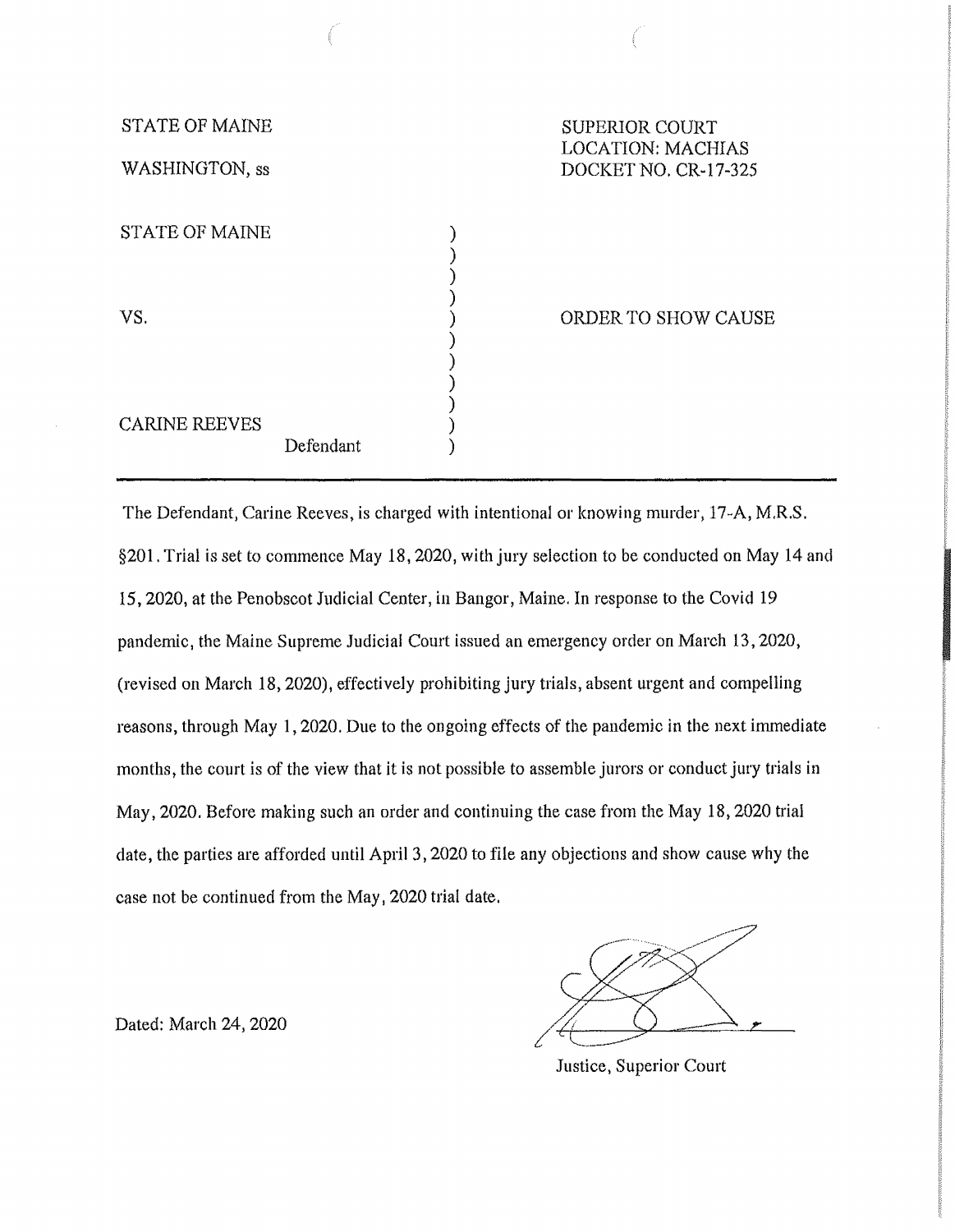| <b>STATE OF MAINE</b><br>WASHINGTON, ss |           | <b>SUPERIOR COURT</b><br><b>LOCATION: MACHIAS</b><br>DOCKET NO. CR-17-325   |
|-----------------------------------------|-----------|-----------------------------------------------------------------------------|
| <b>STATE OF MAINE</b>                   |           |                                                                             |
| VS.                                     |           | <b>ORDER ON MOTION</b><br><b>TO DISMISS PURSAUNT</b><br>TO 34-A MRSA § 9604 |
| <b>CARINE REEVES</b>                    | Defendant |                                                                             |

Before the court is Defendant Carine Reeves motion to dismiss pursuant to 34-A M.R.S.A. § 9604(3). Hearing on the motion was held on July 13, 2020, via ZOOM, attended by Reeves and his counsel as well as counsel for the State.

Reeves is charged with intentional or knowing murder, 17-A, M.R.S. §201, alleged to have caused the death of Sally Shaw on July 18, 2017. An arrest warrant was issued shortly after July 18, 2020, and an indictment was returned on September 15, 2017. The State, however, was not able to take custody of Reeves until January 22, 2020 due to his being detained and prosecuted on other criminal matters in the State of New York. After entering execution on a sentence in New York, Reeves was delivered from New York to Maine pursuant to the Interstate Compact on Detainers, 34-A, M.R.S.A. § 9601, et. seq.

The Interstate Compact provides, that in cases under Article IV, "trial shall be commenced within 120 days of the arrival of the prisoner in the receiving state, but, for good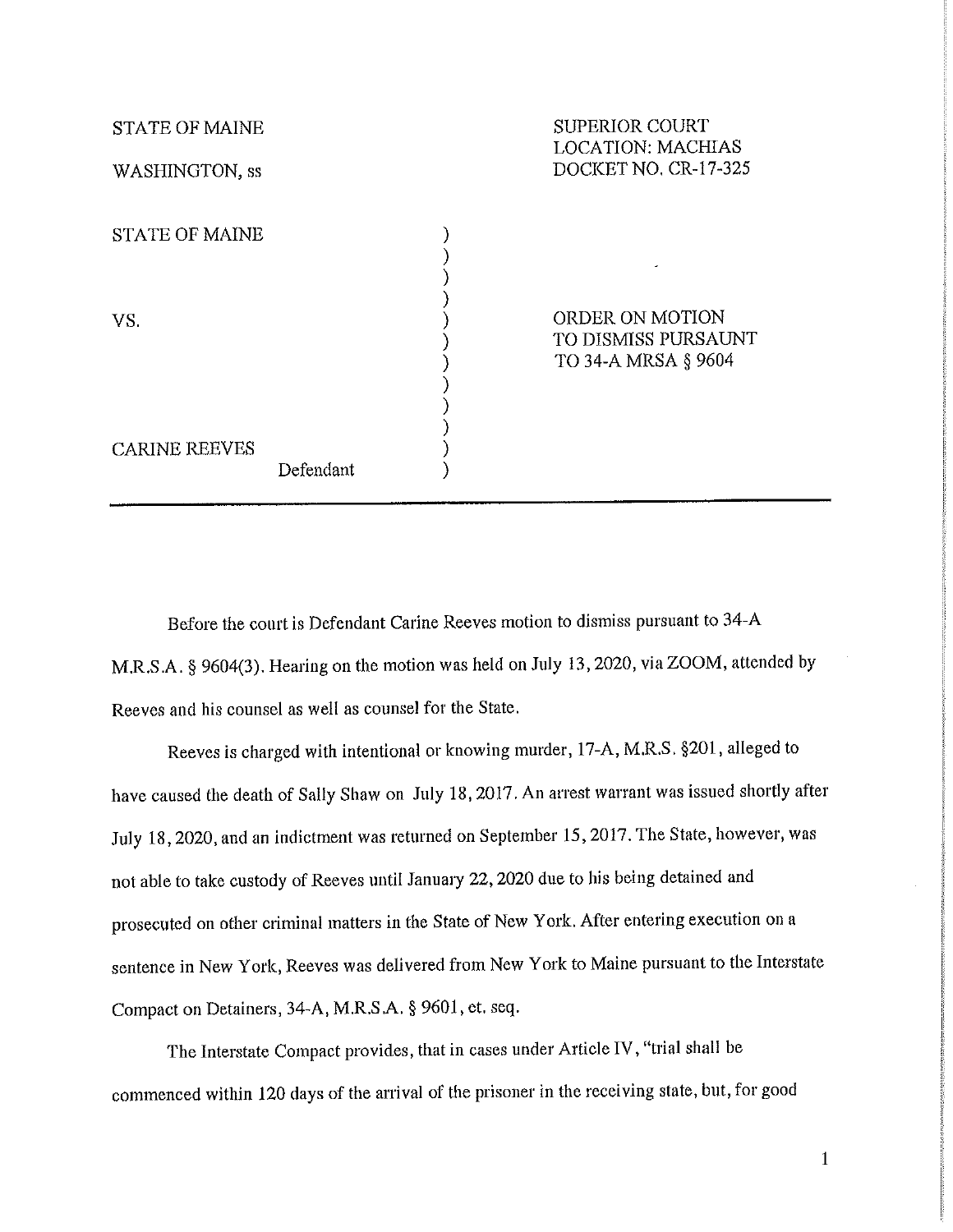cause shown in open court, the prisoner or his counsel being present, the court having jurisdiction of the matter, may grant any necessary or reasonable continuance." 34-A M.R.S.A. § 9604(3).

Trial was set to commence May 18, 2020, with jury selection to be conducted on May 14 and 15, 2020, at the Penobscot Judicial Center, in Bangor, Maine. In response to the COVID-19 pandemic, the Maine Supreme Judicial Court issued an emergency order on March 13, 2020, (revised on March 18, 2020), effectively prohibiting jury trials, absent urgent and compelling reasons, through May 1, 2020. On March 25, 2020 the Trial Chiefs of the Unified Criminal Court issued an order that no trials or grand jury proceedings be held in April or May, 2020. And on March 30, 2020 the Maine Supreme Judicial Court issued a revised emergency order related to the COVID-19 pandemic ordering no jury trials be held until after May 29, 2020, and that matters not be scheduled or heard except for urgent and compelling reasons. On May 28, 2020, the Maine Supreme Judicial Court further restricted jury trials until after September 7, 2020.

Recognizing the pandemic would impact the May trial date, on March 24, 2020 this court issued an Order to Show Cause affording Defendant an opportunity to object to continuance of the May trial date. Defendant filed his objection on April 3, 2020 objecting to a continuance, asserting his right to a speedy trial, and also asserting that 34-A M.R.S. § 9604(3) had not been complied with in that good cause for not commencing trial within 120 days had not been shown in open court. On April 7, 2020, the court held a telephone conference on Reeves' objection and cause for continuance, which was attended by telephone by all counsel of record.' By an order dated April 8, 2020, the court found good cause existed, and the May, 2020 trial was continued.

<sup>,</sup> Through Apl'il, 2020, courts were operating on limited hours, and criminal matters were limited to arraignments and first appearances of defendants in custody, motions to revoke probation, motions to review bail, motions to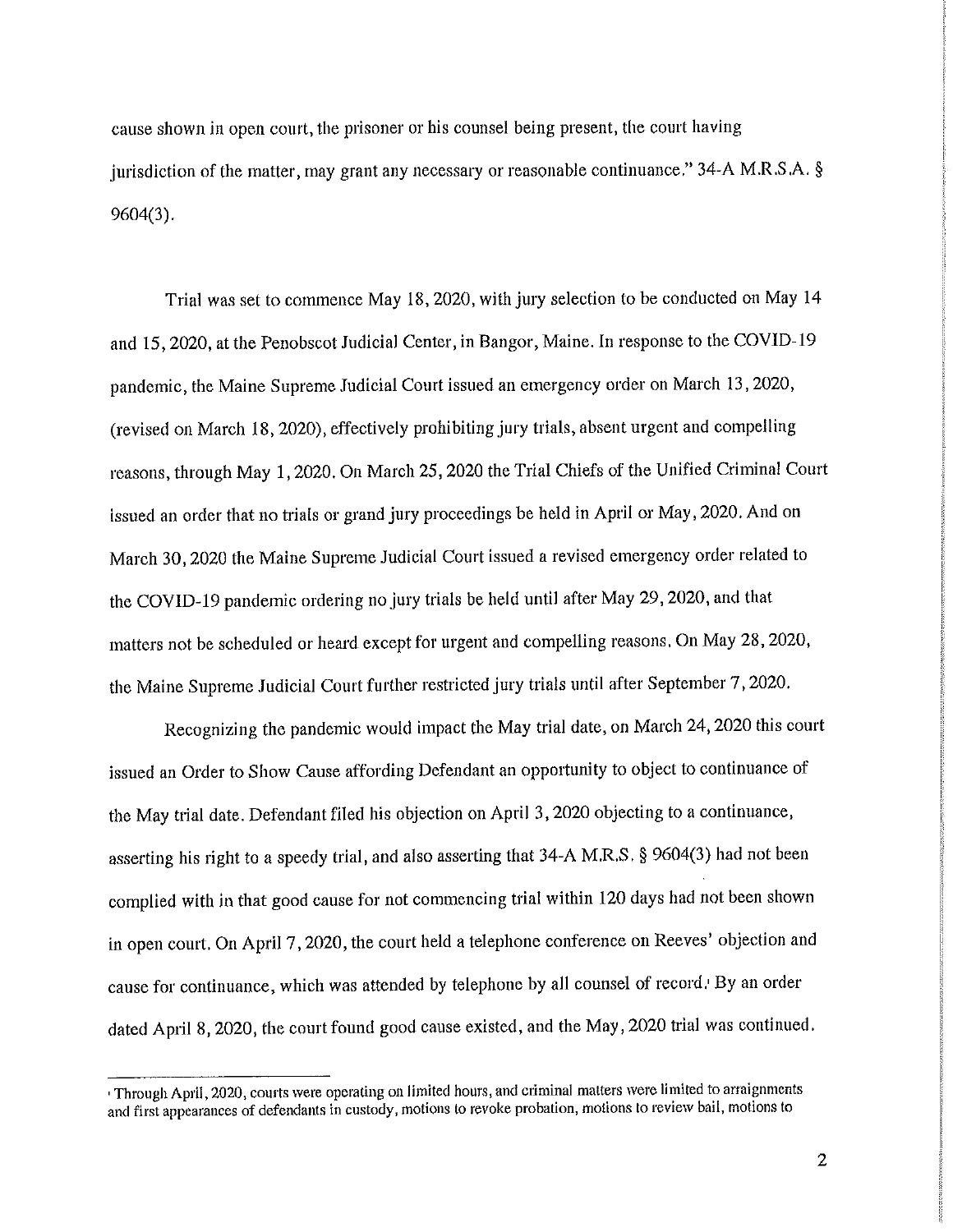At the time of the April 8, 2020 order, per the Maine Center for Disease Control and Prevention, in the State of Maine there had been 539 COVID-19 diagnoses resulting in 12 deaths. Nationwide, there were in excess of 350,000 diagnoses and over 12,000 deaths related to COVID-19. In April, 2020 Maine was one of the majority of states nationwide under "stay at home" orders due to the pandemic. Since then, those statistics have only increased. As of July, 13, 2020 in Maine there have been in excess of 3,500 COVID 19 diagnoses and 114 COVID 19 related deaths, and nationwide in excess of 3.2 million diagnoses and over 134,000 COVID related deaths.

In its April 8, 2020 order, the court wrote:

For the foregoing reasons the court finds that good cause exists to continue the trial previously scheduled for May, 2020. Due to the risk of spreading the infection, particularly by community spread, the court further finds there are **not** urgent and compelling reasons to schedule the Defendant's matter in May, 2020. For the same reasons, the court finds it would be contrary to the Supreme Court's orders and create unnecessary risk of spreading infection were this finding of good be made in open court as suggested by 34-A M.R.S. § 9604(3). Accordingly, the May, 2020 trial is hereby continued.

In this motion presently under consideration, Reeves asserts that the charges be dismissed

because there was not a hearing in open court when the court found good cause to continue the

extend stays, pleas of defendants in custody whose plea would result in release, and hearings granted on a motion showing urgent and compelling reasons. See PMO-SJC-3, dated March 30, 2020. These matters were to be held by ITV or telephonically. These restrictions remained in place by updated orders from the Maine Supreme Judicial Court. See PMO-SJC-1, revised dates April 14, 2020 and April 22, 2020. On May 5, 2020 permitted criminal matters were expanded to include pleas and dispositional conferences for defendants in custody, subject to the restriction that such proceedings be conducted by video or audio conference. See PMO-SJC-1 dated May 5, 2020. All jury trials were cancelled by order of the Maine Supreme Judicial Court through September 7, 2020.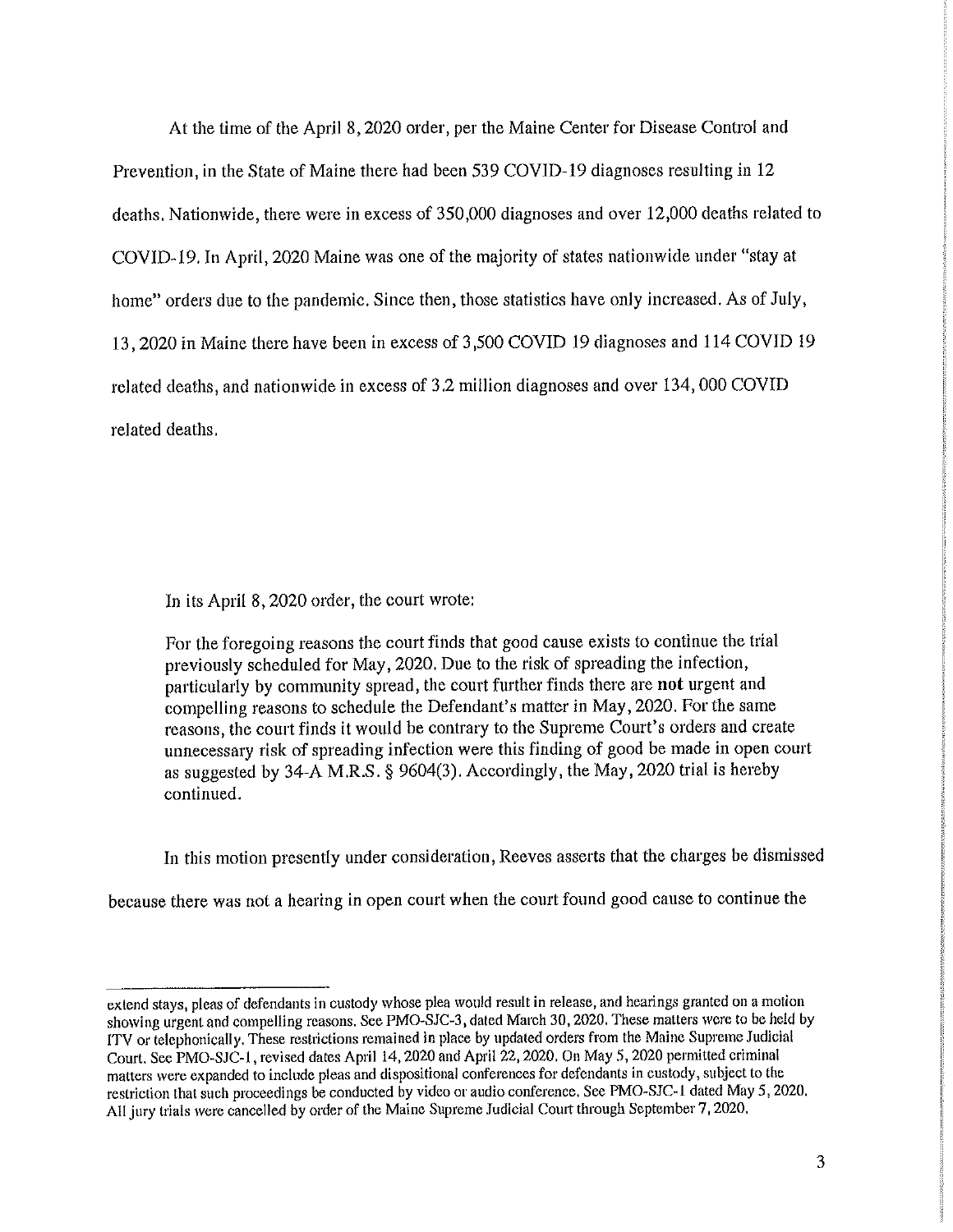trial date. When the court recognized that the COVID 19 pandemic was going to impact the ability to convene a trial in May, the court first afforded Reeves an opportunity to object by issuing an order to show cause, and then held a telephone conference on April 7, 2020 with counsel to allow further discussion. Hearing or conference by telephone or video was the only type of proceeding permitted pursuant to the Pandemic Management Orders issued by the Maine Supreme Judicial Court. Accordingly, the telephonic conference held on April 7, 2020 was the only type of proceeding permitted by the pending orders from the Supreme Judicial Court. Furthermore, this court found in its April 8, 2020 order that" ..the court finds it would be contrary to the Supreme Court's orders and create unnecessary risk of spreading infection were this finding of good be made in open court as suggested by  $34-A$  M.R.S. § 9604(3)." The court also notes that Reeves' counsel did not object to a telephonic conference, nor file a written motion requesting a court hearing contending there were urgent and compelling reasons for an in court proceeding.

In summary, the COVID 19 pandemic has impacted the criminal justice system and society as whole in ways never imagined. The risks presented by the pandemic required bold action in the form of restricting activities of all types in an effort to prevent the spread of infection. Those action included orders from the Maine Supreme Judicial Court canceling trials through September 7, 2020 and drastically reducing and limiting all other courtroom activities. Reeves was afforded an opportunity to object to a continuance and to be heard via counsel through a telephonic conference. The court made a finding that good cause exists to continue the trial, and that finding and order was made within the restrictions of court activities imposed by the Maine Supreme Judicial Court in its various Pandemic Management Orders.

4